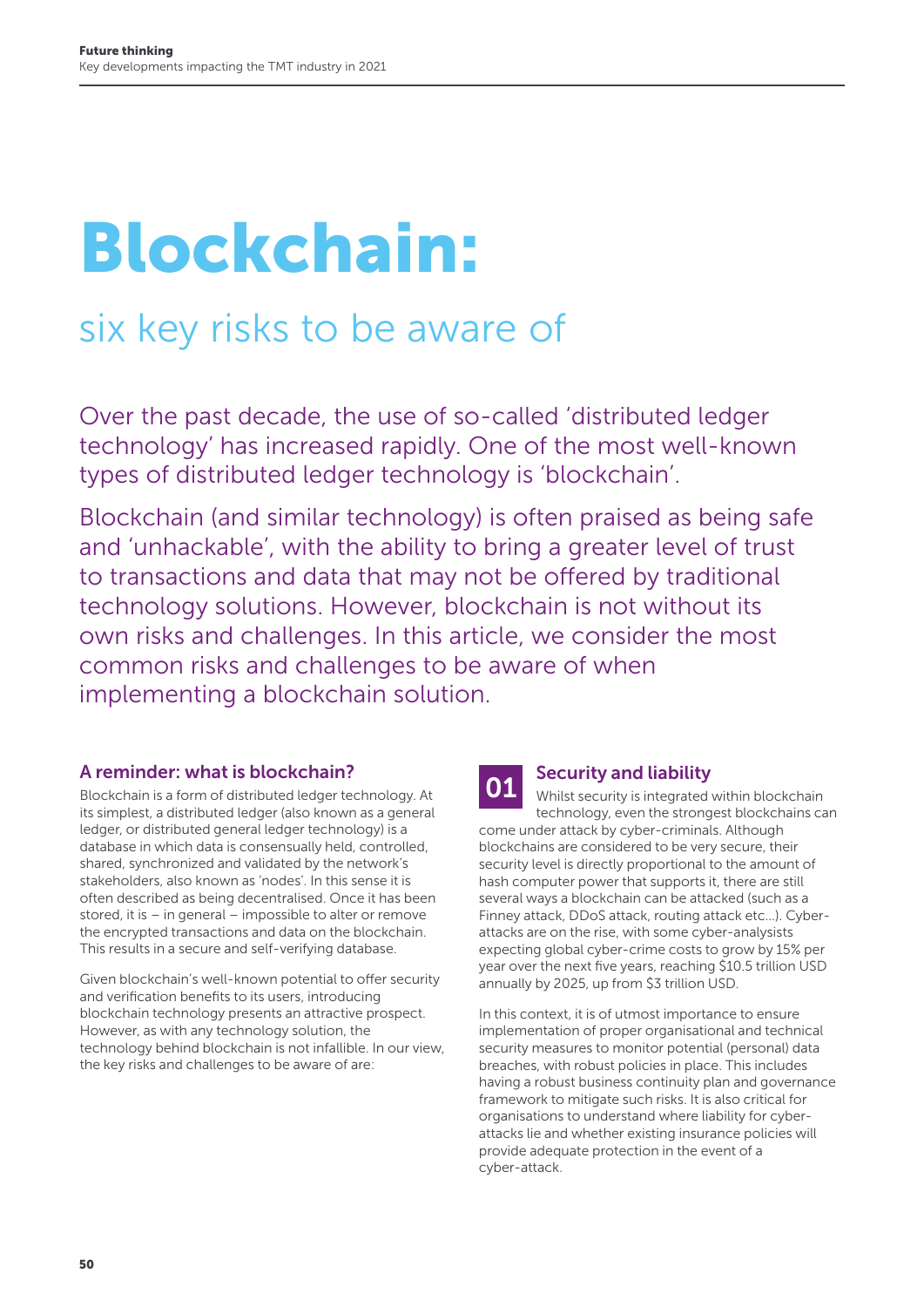

## **02** Endpoint issues

The interface between each end user and a blockchain solution is often termed an "endpoint". Endpoints include computer systems and

other devices that connect to the solution. Whilst endpoint vulnerabilities are not down to the blockchain technology itself, any blockchain solution is only as strong as its weakest endpoint.

Endpoints can be vulnerable to cyber-attacks, whether that is due to human error or technical issues with firewalls and security patches. Blockchain providers and customers should ensure robust security protocols and requirements are in place for all end users of a blockchain based solution, given the potential of endpoint vulnerabilities.

### 03 Third parties

Third party providers and vendors feeding into the system ought to be carefully vetted to ensure they have the capability to offer the level of security and resilience needed.

Also, as with any technology, blockchain providers and customers should, prior to the purchase and use of blockchain solutions, negotiate appropriate contractual rights and obligations, such as a contractual defects liability period, robust service levels, and key performance indicators. This is to ensure that it is clear where liability and responsibility for issues lies (security, programming defects) and how they will be addressed.

Where a provider offers standard terms and conditions, it is important to be aware of any standard provisions on limitation of liability, governing law and jurisdiction, termination, and the contractual possibility to block certain users that violate guidelines or breach the terms and conditions.

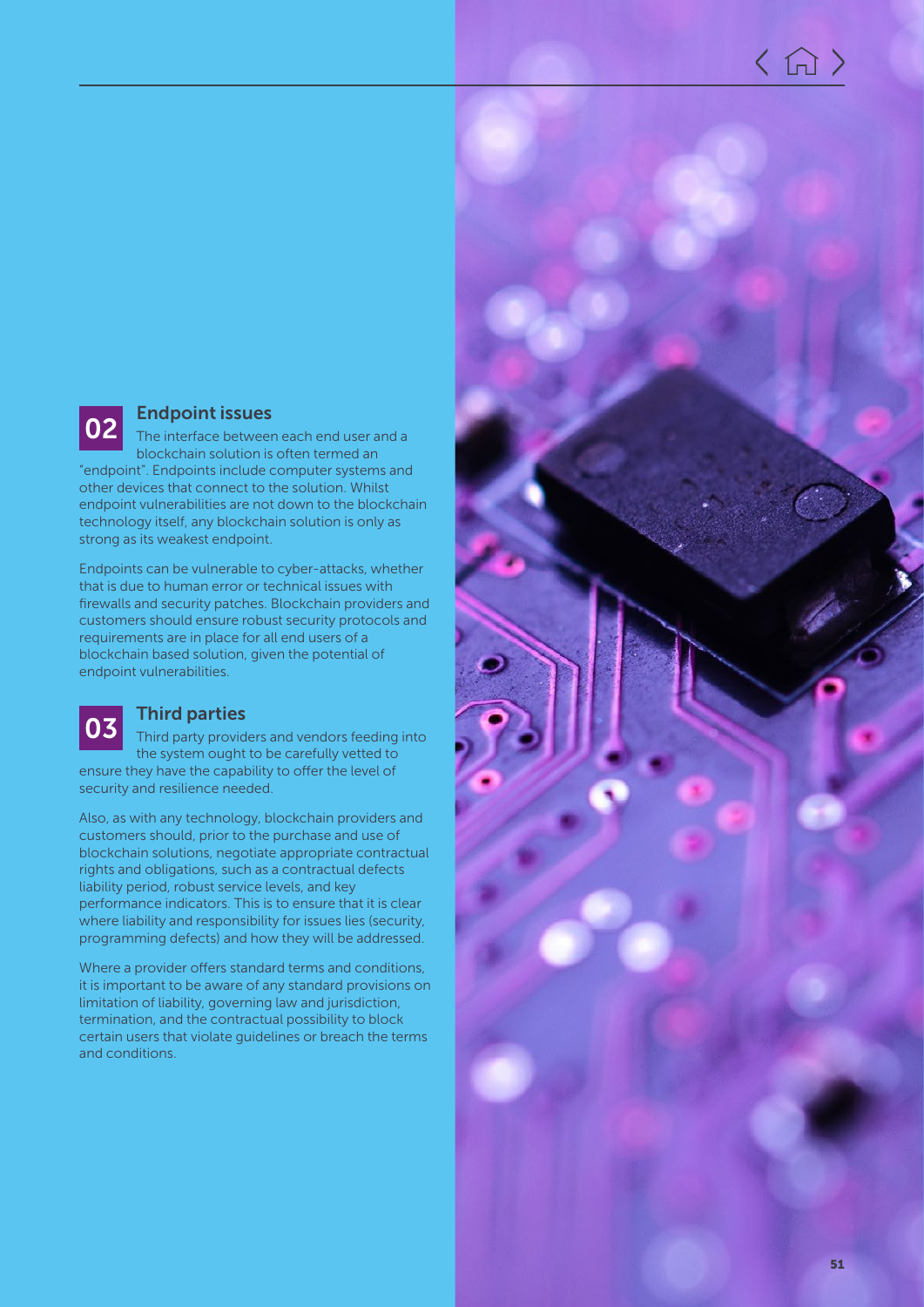**04** Intellectual property<br>
There are two types of blockchain that can be distinguished: blockchain can be

'permissionless', which means that there is no special authority that is able to deny permission to participate in the blockchain and to add any transactions to the ledger (also known as "public blockchains"), or 'permissioned', which means that there is a limited group of participants that retain the power to add transactions to the ledger (also known as "private blockchains").

In the context of an infringement of an intellectual property right, permissionless blockchains can give rise to issues. If an intellectual property protected work is recorded on the blockchain, it can be difficult in proving the relevant ownership and identifying any potential breaches, handling transfers or licenses to third parties.

Prior to using blockchain, it must be taken into account what type of data will be shared, and whether this data is, for example, subject to any intellectual property rights or trade secrets, and whether any contractual rights and obligations of the blockchain provider may apply.

#### **Privacy**

The decentralised nature of the blockchain makes it difficult to identify the person responsible for processing data, which in turn can cause issues in guaranteeing a whole range of data subjects' rights. The distributed nature of the blockchain also requires a high degree of transparency, which conflicts with the principle of data protection by design and default settings.

As an example, the permanent nature of data within a blockchain prevents the possibility of guaranteeing the right to be forgotten, and clashes with the general principles, including data minimization and storage limitation. At a time when the litigation landscape in the field of data protection is evolving at a rapid pace (and depending upon the much-awaited judgment of the Supreme Court of the United Kingdom in the case of Lloyd v Google), claims may soon be allowed for loss of control of personal data, without the data subject arguably identifying any specific financial loss suffered, which could lead to substantial group claims against the blockchain and its users.

Our experience is that within the industry, for example the supply chain space, systems are most commonly permissioned and access is limited to designed participants (and may be subject to AML /KYC checks) and the roles of the participants is limited in what they can do and see on the blockchain. For example, platform participants can only access information related to their data and the interactions or transactions with other platform participants. This is absolutely critical for most of our clients, many of whom operate in highly regulated industries, where privacy and the security of the blockchain and the individual nodes in which transactions take place is its most critical feature.

### **06** Jurisdictional issues

If a dispute arises, for example between a blockchain provider and a customer, it is important to determine which rules of which country apply in disputes about blockchain. If a provider and a customer are located in different countries, international private law should be invoked. On the basis of international private law, it should then be determined i) which court is competent, and ii) which law is applicable. It is likely that there will need to be some developments in this area, with thought given as to what "place of performance" means in the context of blockchain. It may be that the courts will need to consider a number of elements, such as:

- where substantive performance (e.g. provision of an associated deliverable or service) occurs
- where relevant parties or the majority of users are located
- where anybody with responsibility for the blockchain is located
- what the choice of law is in any relevant associated/ underlying natural language contract

Potential issues can be prevented by explicitly entering into an agreement or accepting terms and conditions that designates a competent court and governing law.